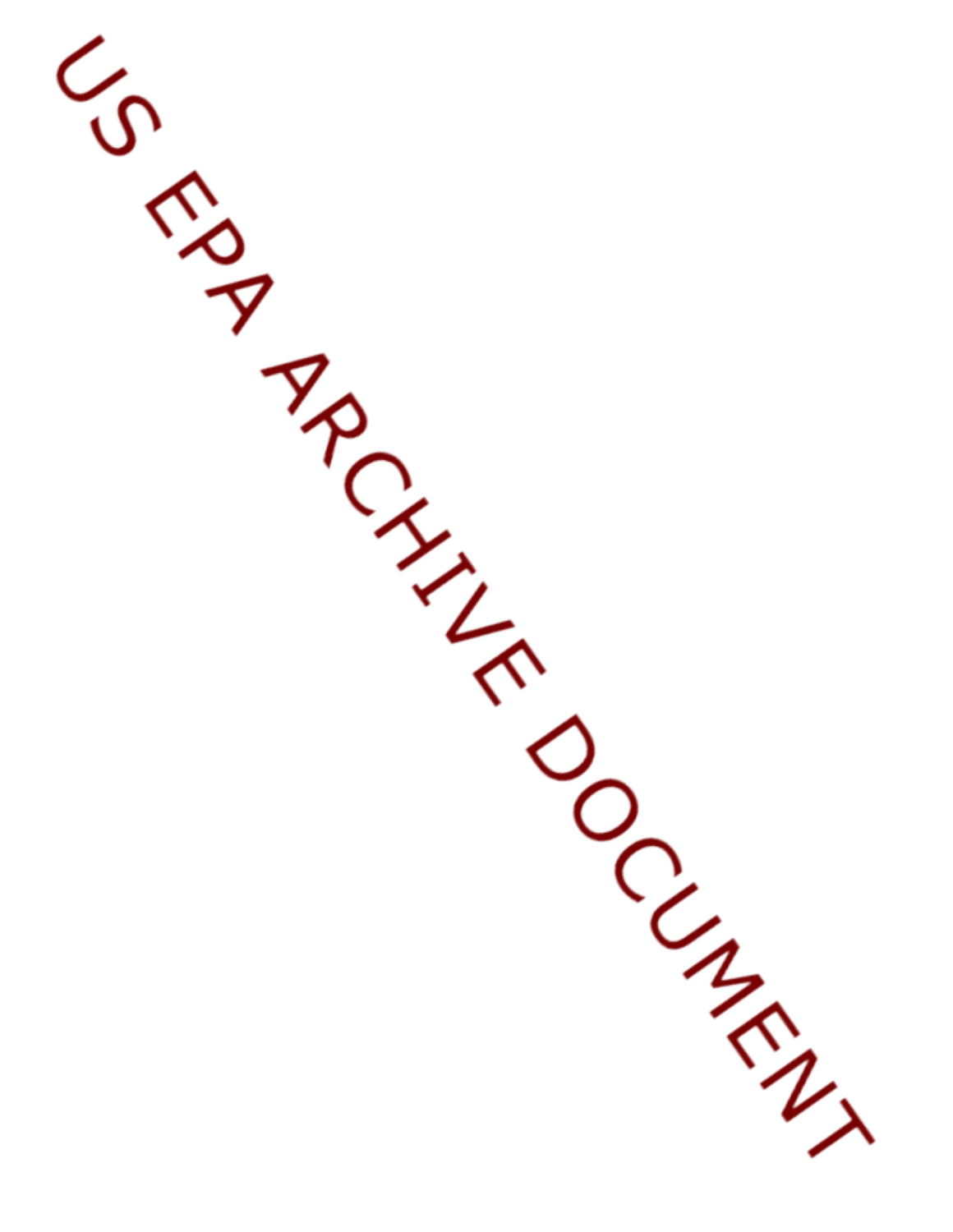## **THE ENVIRONMENTAL TECHNOLOGY VERIFICATION**







# **ETV Joint Verification Statement**

| <b>TECHNOLOGY TYPE:</b>                     | <b>RAPID TOXICITY TESTING SYSTEM</b> |             |                     |  |  |
|---------------------------------------------|--------------------------------------|-------------|---------------------|--|--|
| <b>APPLICATION:</b>                         | DETECTING TOXICITY IN DRINKING WATER |             |                     |  |  |
| TECHNOLOGY NAME: ToxTrak <sup>TM</sup>      |                                      |             |                     |  |  |
| <b>COMPANY:</b>                             | <b>Hach Company</b>                  |             |                     |  |  |
| <b>ADDRESS:</b>                             | P.O. Box 389                         |             | PHONE: 970-669-3050 |  |  |
|                                             | Loveland, CO 80539                   | <b>FAX:</b> | 970-669-2932        |  |  |
| <b>WEB SITE:</b>                            | http://www.hach.com/                 |             |                     |  |  |
| $E\text{-}\mathbf{M}\mathbf{A}\mathbf{H}$ . | mhaubric@hach.com                    |             |                     |  |  |

The U.S. Environmental Protection Agency (EPA) supports the Environmental Technology Verification (ETV) Program to facilitate the deployment of innovative or improved environmental technologies through performance verification and dissemination of information. The goal of the ETV Program is to further environmental protection by accelerating the acceptance and use of improved and cost-effective technologies. ETV seeks to achieve this goal by providing high-quality, peer-reviewed data on technology performance to those involved in the design, distribution, financing, permitting, purchase, and use of environmental technologies.

ETV works in partnership with recognized standards and testing organizations, with stakeholder groups (consisting of buyers, vendor organizations, and permitters), and with individual technology developers. The program evaluates the performance of innovative technologies by developing test plans that are responsive to the needs of stakeholders, conducting field or laboratory tests (as appropriate), collecting and analyzing data, and preparing peer-reviewed reports. All evaluations are conducted in accordance with rigorous quality assurance (QA) protocols to ensure that data of known and adequate quality are generated and that the results are defensible.

The Advanced Monitoring Systems (AMS) Center, one of seven technology areas under ETV, is operated by Battelle in cooperation with EPA's National Exposure Research Laboratory. The AMS Center has recently evaluated the performance of rapid toxicity testing systems used to detect toxicity in drinking water. This verification statement provides a summary of the test results for ToxTrak™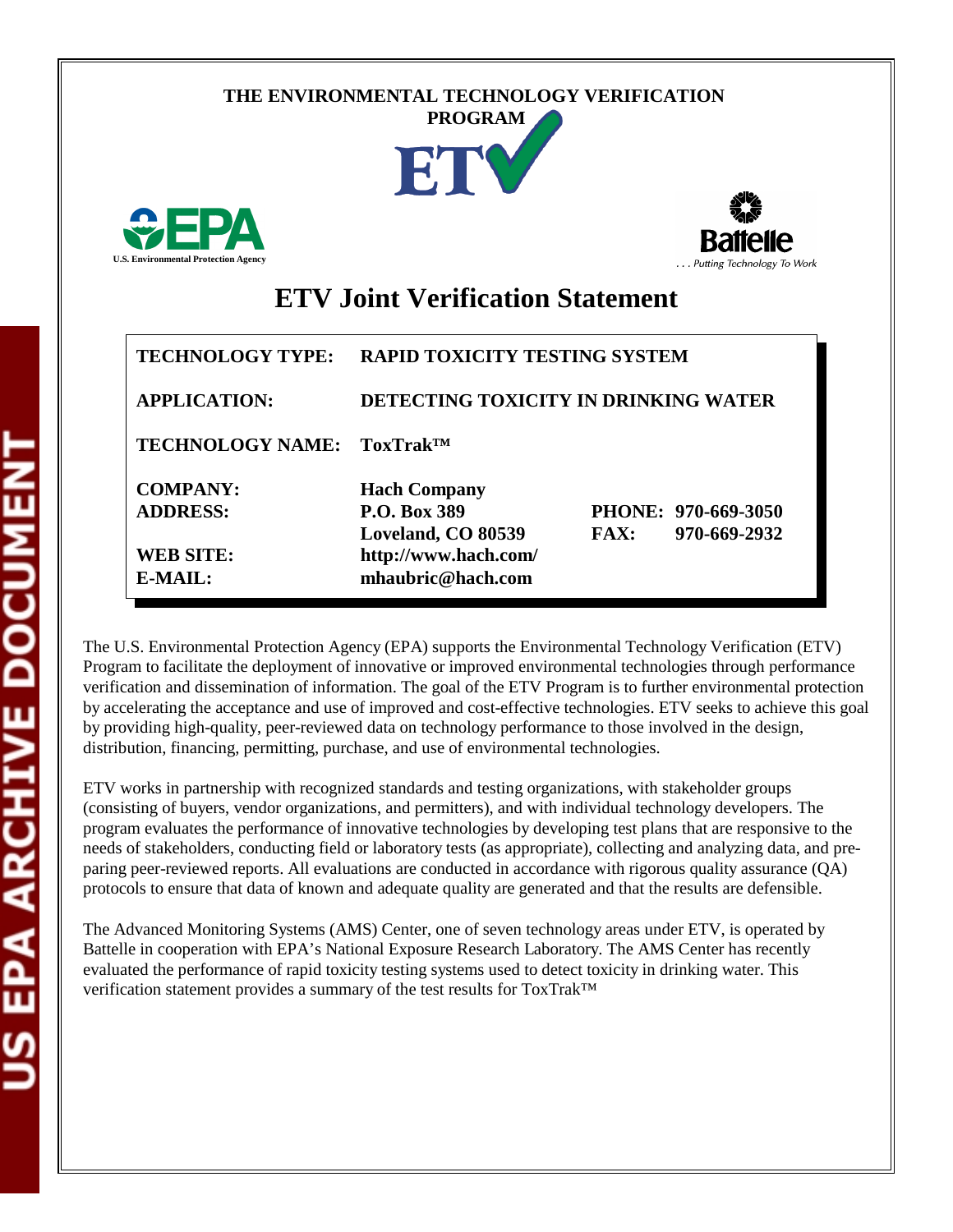### **VERIFICATION TEST DESCRIPTION**

Rapid toxicity technologies use bacteria, enzymes, or small crustaceans that product light or use oxygen at a steady rate in the absence of toxic contaminants. Toxic contaminants in drinking water are indicated by a change in the color or intensity of light or by a change in the rate of oxygen use. As part of this verification test, which, for this technology, took place between July 14 and September 12, 2003, various contaminants were added to separate drinking water samples and analyzed by ToxTrak™. Response to interfering compounds in clean drinking water also was evaluated. Dechlorinated drinking water samples from Columbus, Ohio, (DDW) were fortified with contaminants at concentrations ranging from lethal levels to levels 1,000 times less than the lethal dose and analyzed. Endpoint and precision, toxicity threshold for each contaminant, false positive/negative responses, ease of use, and sample throughput were evaluated.

Inhibition results (endpoints) from four replicates of each contaminant at each concentration level were evaluated to assess the ability of the ToxTrak™ to detect toxicity at various concentrations of contaminants, as well as to measure the precision of the ToxTrak™ results. The response of ToxTrak™ to compounds used during the water treatment process (interfering compounds) was evaluated by analyzing separate aliquots of DDW fortified with each potential interferent at approximately one-half of the concentration limit recommended by the EPA's National Secondary Drinking Water Regulations guidance. For analysis of by-products of the chlorination process, unspiked DDW was analyzed because Columbus, Ohio, uses chlorination as its disinfectant procedure. For the analysis of by-products of the chloramination process, a separate drinking water sample from St. Petersburg, Florida, which uses chloramination as its disinfection process, was obtained. The samples were analyzed after residual chlorine was removed using sodium thiosulfate. Sample throughput was measured based on the number of samples analyzed per hour. Ease of use and reliability were determined based on documented observations of the operators and the verification test coordinator.

The test/QA plan for this verification test describes only a quantitative evaluation of the percent inhibition data generated by each technology. The ToxTrak™ manufacturer indicated during the review of this report that a qualitative data evaluation also should be performed to describe how a typical user is more likely to interpret and use the ToxTrak™ results. Specifically, the manufacturer suggested that the percent inhibition results for each concentration level of each contaminant also be evaluated as a qualitative indicator of whether or not a toxic contaminant is present. The manufacturer stated that the percent inhibition results for each contaminant do not necessarily increase linearly with the concentration of the contaminant but, depending on the contaminant, can at times be represented by a non-linear relationship that may exhibit parabolic functionality that increases in response, up to a certain concentration, but then begins to decrease. Therefore, in addition to the quantitative evaluation of the data, a qualitative evaluation was performed.

Quality control samples included method blank samples, which consisted of American Society for Testing and Materials Type II deionized water; positive control samples, which were provided by the vendor; and negative control samples, which consisted of the unspiked DDW.

QA oversight of verification testing was provided by Battelle and EPA. Battelle QA staff conducted a technical systems audit, a performance evaluation audit, and a data quality audit of 10% of the test data. EPA QA staff also performed a technical systems audit while testing was being conducted.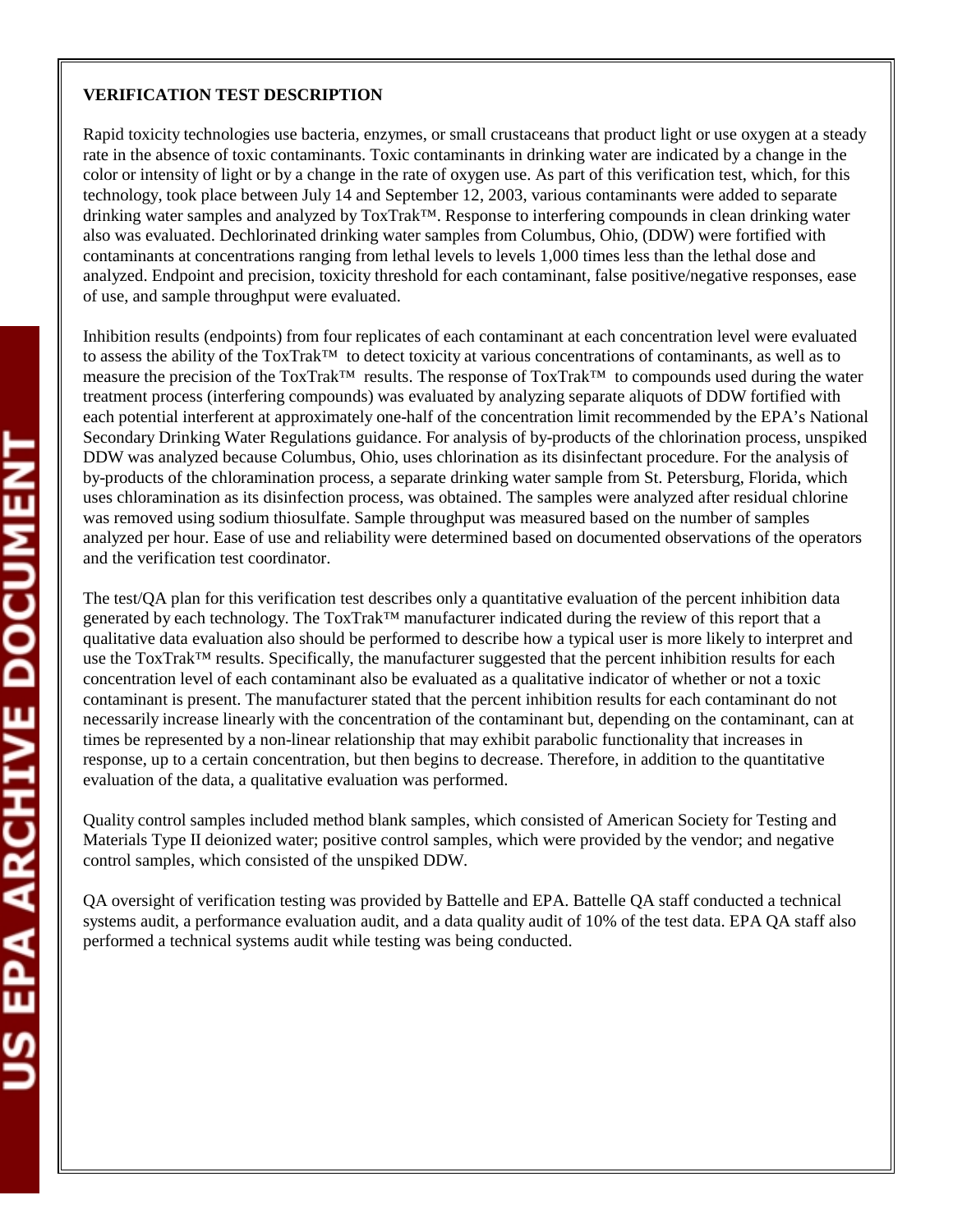### **TECHNOLOGY DESCRIPTION**

The following description of ToxTrak™ was provided by the vendor and was not subjected to verification in this test.

ToxTrak™ system is a colorimetric test based on resazurin dye chemistry. Resazurin is a redox-active dye that, when reduced, changes color from blue to pink. Resazurin is in the oxidized, blue state at the beginning of the test. The bacteria oxidize the glucose added to the sample with the dye and reduce the resazurin. The resazurin is first reduced by two electrons to resorufin, which is pink. Resorufin can be further reduced by two electrons to dihydroresorufin, which is colorless. Dihydroresorufin can be reoxidized by atmospheric oxygen to resorufin. To prevent interference, readings must be taken before a significant amount of resorufin has been reduced. This inhibition or acceleration of resazurin reduction is taken as an indication of toxicity in the test. Substances that are toxic to bacteria can inhibit their metabolism and thus inhibit the rate of resazurin reduction. If the reaction time is too long, the indicator is too far reduced and interference will result. Percent inhibition results of several replicate results that are greater than 10% inhibition or more negative than -10% are indications of toxicity, according to the vendor's protocol. The presence/absence data trend among the four replicates was evaluated to determine if ToxTrak™ consistently indicated the presence (or absence) of the contaminants at the measured concentrations. Three out of four positive responses were required to indicate the presence of a contaminant at that concentration level. If two results were positive and two negative, the overall result was not considered a positive or a negative result.

ToxTrak™ works with different species of bacteria (including both Gram positive and Gram negative species) or mixed cultures. The ToxTrak™ kit includes 12 reusable sample cells with caps, several capsules of dried bacteria, lauryl tryptose broth for culturing the bacteria, 50 ToxTrak™ Reagent Powder Pillows, 15 milliliters (mLs) of ToxTrak™ accelerator solution, 20 sterile transfer pipettes, a test tube rack, forceps, five germicidal cloths, a lab marker, illustrated instructions, and a carrying case. For this verification test, the vendor provided a Hach DR/4000V spectrophotometer for the laboratory-based colorimeter measurements and a Hach DR890 handheld colorimeter for the field measurements. Any colorimeter that can analyze samples at a wavelength at or near 603 nanometers could be used in conjunction with the ToxTrak™ reagents. The ToxTrak™ kit costs \$280, and reagent sets cost \$100. The reagent kit can be used with the test kit, a spectrophotometer, or a colorimeter The DR/4000V spectrophotometer used in this verification test cost \$3,950.

#### **VERIFICATION OF PERFORMANCE**

**Endpoint and Precision/Toxicity Threshold:** The table below presents ToxTrak™ percent inhibition data and the range of standard deviations for the contaminants and potential interferences that were tested. The toxicity thresholds also are shown for each contaminant tested.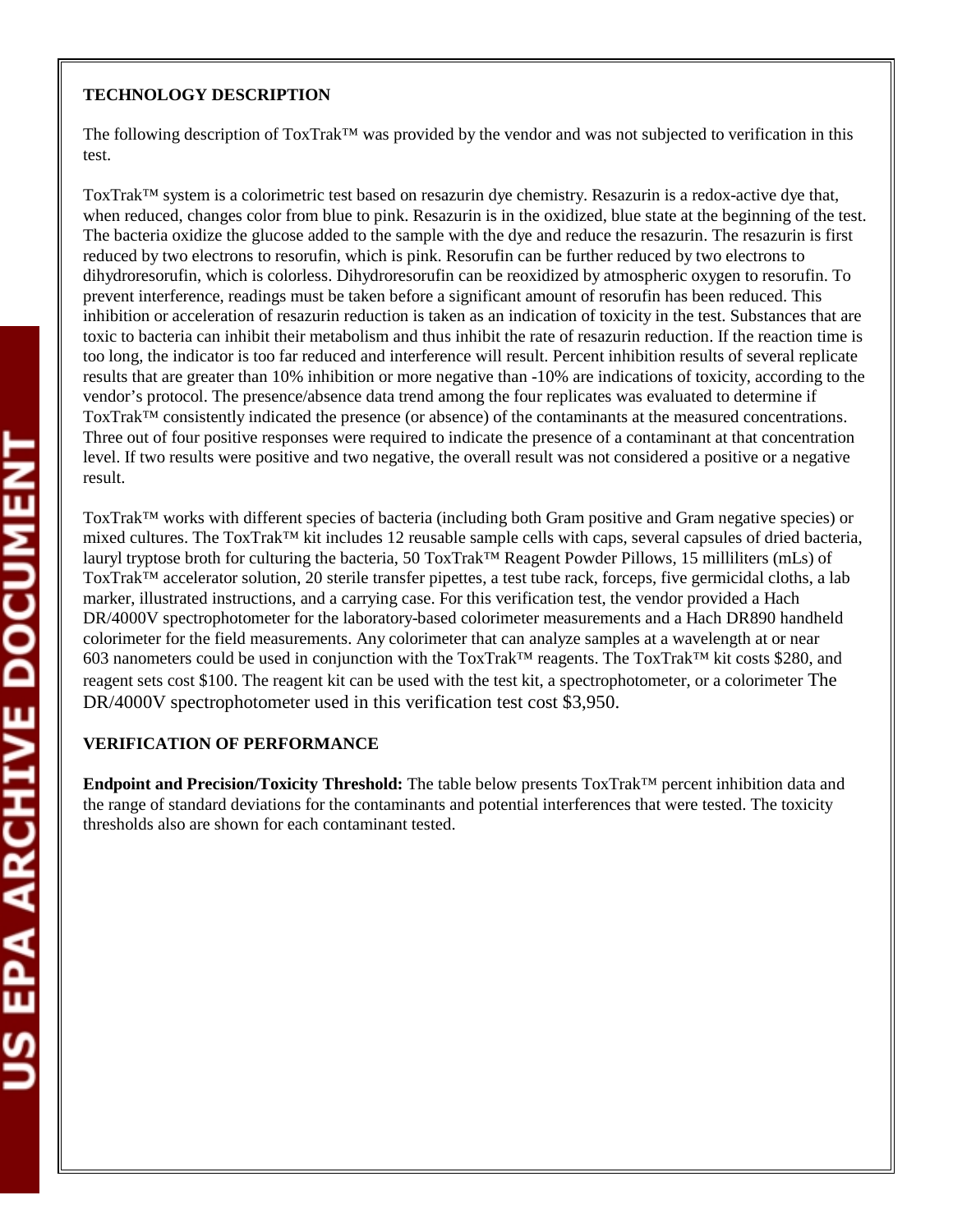|                                      |                                | Lethal<br><b>Dose</b><br>(LD)<br>Conc. | <b>Average Percent Inhibitions at</b><br><b>Concentrations Relative to the LD</b><br><b>Concentration (Qualitative Result:</b><br>"+" = present "-" = absent) |           |            | <b>Range of</b><br><b>Standard</b><br><b>Deviations</b> | <b>Toxicity</b><br>Thresh.<br>(mg/L) |             |       |
|--------------------------------------|--------------------------------|----------------------------------------|---------------------------------------------------------------------------------------------------------------------------------------------------------------|-----------|------------|---------------------------------------------------------|--------------------------------------|-------------|-------|
| <b>Parameter</b>                     | Compound                       | (mg/L)                                 | LD                                                                                                                                                            | LD/10     | LD/100     | LD/1,000                                                | (%)                                  | Quan. Qual. |       |
| Contaminants<br>in DDW               | Aldicarb                       | 280                                    | $-16 (+)$                                                                                                                                                     | $-7$ (-)  | $12 (+)$   | $-11$ (NC) <sup>(a)</sup>                               | $3 - 24$                             | $ND^{(b)}$  | 280   |
|                                      | Colchicine                     | 240                                    | $14 (+)$                                                                                                                                                      | 8 (NC)    | $-3$ (-)   | 8 (NC)                                                  | $3 - 24$                             | ND          | 240   |
|                                      | Cyanide                        | 250                                    | $72 (+)$                                                                                                                                                      | $11 (+)$  | $-6$ $(-)$ | $-10$ (-)                                               | $7 - 17$                             | 250         | 25    |
|                                      | Dicrotophos                    | 1,400                                  | $-60 (+)$                                                                                                                                                     | $-53 (+)$ | $-37 (+)$  | $-12$ (NC)                                              | $14 - 82$                            | ND          | 14    |
|                                      | Thallium sulfate               | 2,400                                  | $-104 (+)$                                                                                                                                                    | $-37 (+)$ | $-21 (+)$  | $-38 (+)$                                               | $22 - 62$                            | ND          | 2.4   |
|                                      | Botulinum toxin <sup>(c)</sup> | 0.30                                   | 10 (NC)                                                                                                                                                       | $5(-)$    | $6(-)$     | $18 (+)$                                                | $6 - 16$                             | ND          | ND    |
|                                      | Ricin <sup>(d)</sup>           | 15                                     | $-32 (+)$                                                                                                                                                     | $-38 (+)$ | $-33 (+)$  | $-45 (+)$                                               | $11 - 27$                            | ND          | 0.015 |
|                                      | Soman                          | $0.15^{(e)}$                           | $-6$ (NC)                                                                                                                                                     | $-24 (+)$ | $-21 (+)$  | $-10$ (NC)                                              | $3 - 13$                             | ND          | ND    |
|                                      | <b>VX</b>                      | 0.22                                   | $-16 (+)$                                                                                                                                                     | $-5$ (-)  | $-6$ (NC)  | $9(-)$                                                  | $8 - 12$                             | ND          | 0.22  |
|                                      | <b>Interference</b>            | Conc.<br>(mg/L)                        | <b>Average Inhibitions at a</b><br><b>Single Concentration (%)</b>                                                                                            |           |            | <b>Standard</b><br><b>Deviation</b><br>$(\%)$           |                                      |             |       |
| Potential<br>interferences<br>in DDW | Aluminum                       | 0.36                                   | $-3$ (-)                                                                                                                                                      |           |            |                                                         | 10                                   |             |       |
|                                      | Copper                         | 0.65                                   | $-6$ (NC)                                                                                                                                                     |           |            |                                                         | 14                                   |             |       |
|                                      | <b>Iron</b>                    | 0.069                                  | $-36 (+)$                                                                                                                                                     |           |            | 23                                                      |                                      |             |       |
|                                      | Manganese                      | 0.26                                   | 11 (NC)                                                                                                                                                       |           |            | 10                                                      |                                      |             |       |
|                                      | Zinc                           | 3.5                                    | $-17$ (NC)                                                                                                                                                    |           |            | 19                                                      |                                      |             |       |

(a)  $NC = Not$  consistently positive or negative.

(b)  $ND = Not detectable.$ <br>(c) Lethal dose solution a

(c) Lethal dose solution also contained 3 mg/L phosphate and 1 mg/L sodium chloride.

(d) Lethal dose solution also contained 3 mg/L phosphate, 26 mg/L sodium chloride, and 2 mg/L sodium azide.<br>
Due to the degradation of somen in water, the stock solution confirmation analysis confirmed that the conce

Due to the degradation of soman in water, the stock solution confirmation analysis confirmed that the concentration of the lethal dose was 51% of the expected concentration of 0.30 mg/L.

**False Positive/Negative Responses:** Inhibition was  $45\% \pm 14\%$  in dechlorinated water from the system disinfected by chlorination for samples analyzed in July. Samples analyzed in September were non-inhibitory. The water sample from a water system disinfected by chloramination was non-inhibitory (-11%  $\pm$  11%). Qualitative results were consistent with quantitative results (i.e., both interpretation methods indicated false positive responses with these matrices). According to the quantitative data interpretation, inhibition greater than the negative control was not detected for lethal doses of any contaminant except cyanide (i.e., all contaminants except cyanide produced false negative responses). According to the qualitative data interpretation, botulinum toxin and soman exhibited false negative responses.

**Field Portability:** ToxTrak™ performance in the field was similar to its performance in the laboratory both qualitatively and quantitatively for the one contaminant (cyanide) that was tested in both locations. The carrying case was not provided by the vendor. A Hach DR890 handheld colorimeter was used for field measurements. Overnight incubation of bacteria may be inconvenient for field deployment.